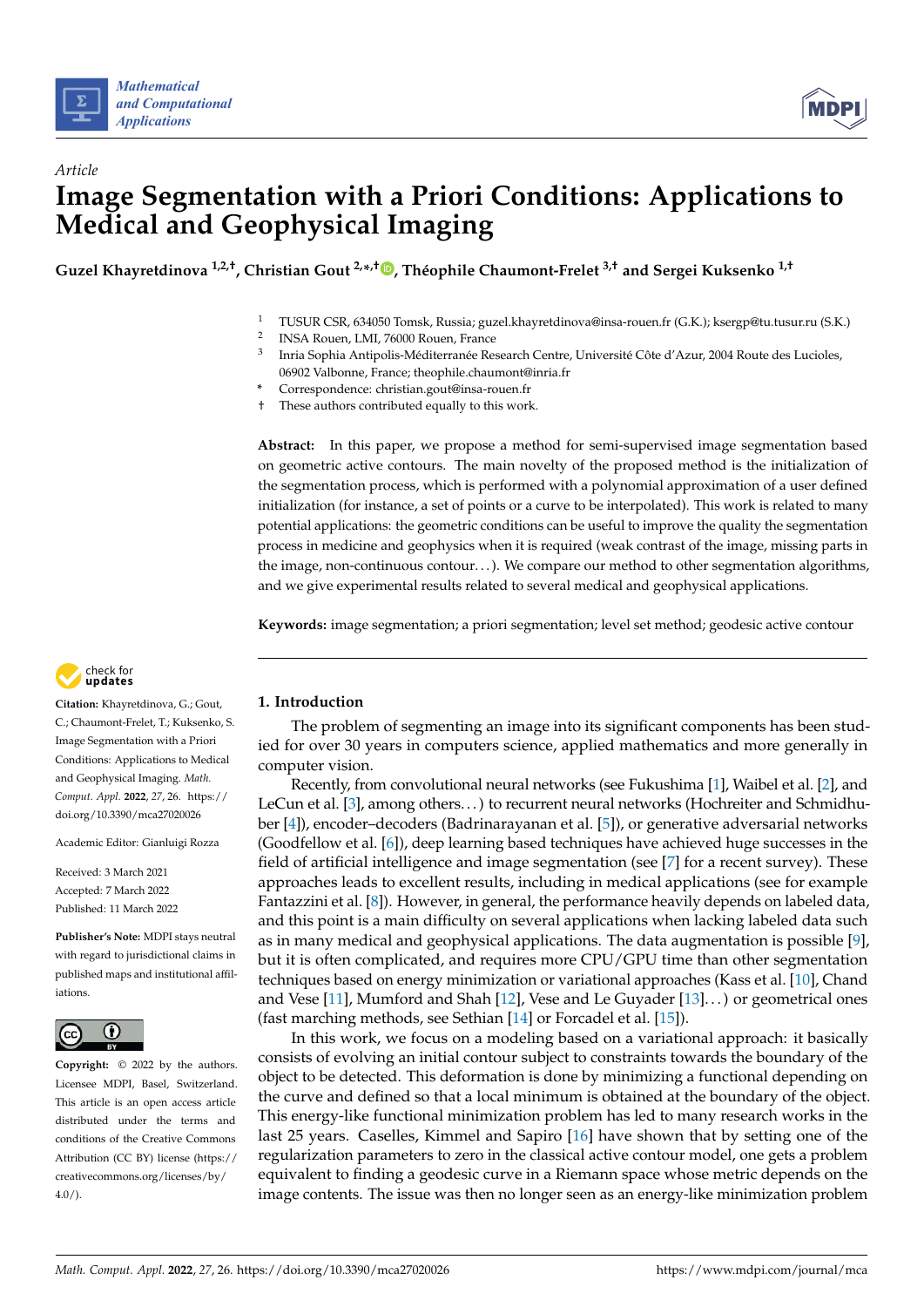but as a curve evolution one. Let us note that this approach is very suitable to our problems, and it could be possible to use deep learning (DL) based algorithm (as used by Le Guyader et al. [\[17\]](#page-14-16)), but the a priori conditions are complicated to integrate in such DL models (and such DL models require a lot of hardware, much more that our proposed algorithm).

An edge can be viewed as the locus of connected points for which the image gradient varies abruptly. However, when data acquisition cannot be performed in an optimal manner (e.g., liver in medical imaging), this criterion can no longer be applied. In many applications, image data are missing or of poor quality, and occultation phenomena can often occur: two objects that are adjacent to one another can own intrinsic homogeneous textures so that it is hard to clearly identify the interface between them. It is then relevant to introduce geometric constraints in the modeling to help the segmentation process. In [\[18–](#page-14-17)[21\]](#page-14-18), the authors introduce the concept of a finite set of points to be interpolated during the segmentation process (like in Gout and Le Guyader [\[20\]](#page-14-19)) or a variational approach to integrate higherlevel shape priors into level set based segmentation method (see Cremers et al. [\[18\]](#page-14-17)). However, in some applications (in geophysics or in several medical applications), this is not sufficient and adding new a priori conditions to be satisfied is required both to improve the segmentation process and also to simplify the initial condition (in [\[20\]](#page-14-19), the method requires a priori conditions plus an initial guess to start the segmentation process, which constitutes a drawback of their algorithm).

In this work, we propose to consider a curve (or a set of curves) belonging to the searched contour of interest, integrated as an initial condition to be satisfied by the final segmentation contour obtained at the end of the segmentation process. This is an added value considering previous models (like [\[19\]](#page-14-20)), where it was necessary to both give an initial condition and geometric conditions. In order to define this curve, it is possible to use *Dm*-spline functions (see Gout et al. [\[22\]](#page-14-21)) obtained by minimizing an energy functional on a suitable Hilbert space (and so a set of points given by the user is sufficient to create such geometric conditions).

In this paper, we generalize and improve the approach of Gout and Le Guyader [\[20\]](#page-14-19): we combine the curve evolution approach developed by Caselles, Kimmel and Sapiro [\[16\]](#page-14-15), with a geometrical approach consisting in a curve given by the user (a set of points can also be considered like in Gout and Le Guyader [\[20\]](#page-14-19)), and the initial condition is then automatically generated (from the geometric conditions).

In Section [2,](#page-1-0) we give the modeling of our problem, based on a level set method (LSM) approach (Osher and Sethian [\[23\]](#page-14-22), see also [\[24\]](#page-14-23)). Using Euler-Lagrange variational principle, we obtain the PDE satisfied by the 3D LSM function  $\Phi$  and the corresponding evolution problem is then given. The existence and uniqueness of the viscosity solution of the associated parabolic problem is also established: we give the main steps of the proof (based on Caselles et al. [\[16\]](#page-14-15) and Gout and Le Guyader [\[20\]](#page-14-19)). The discretization of the problem is tackled in Section [3,](#page-4-0) and is solved using an Additive Operator Splitting scheme (Weickert and Kühne [\[25\]](#page-14-24)). Comparisons and experimental results with the proposed approach are given for several medical and geophysical imaging applications.

## <span id="page-1-0"></span>**2. Mathematical Modelling**

The well-known level set approach (see Osher and Sethian [\[23\]](#page-14-22)) consists in considering the evolving active contour  $Γ = Γ(t)$  as the zero level set of a function Φ, which is a Lipschitz continuous function defined by:

$$
\begin{cases} \Phi: \Omega \times [0, +\infty[ \longrightarrow \mathbb{R}, \\ (x, t) \longmapsto \Phi(x, t), \end{cases}
$$
 (1)

such that:

$$
\Gamma(t) = \{x \in \Omega \mid \Phi(x, t) = 0\},\tag{2}
$$

and  $\Phi(\cdot,t)$  takes opposite signs on each side of  $\Gamma(t)$ . This level set approach enables us to re-write the energy in terms of Φ: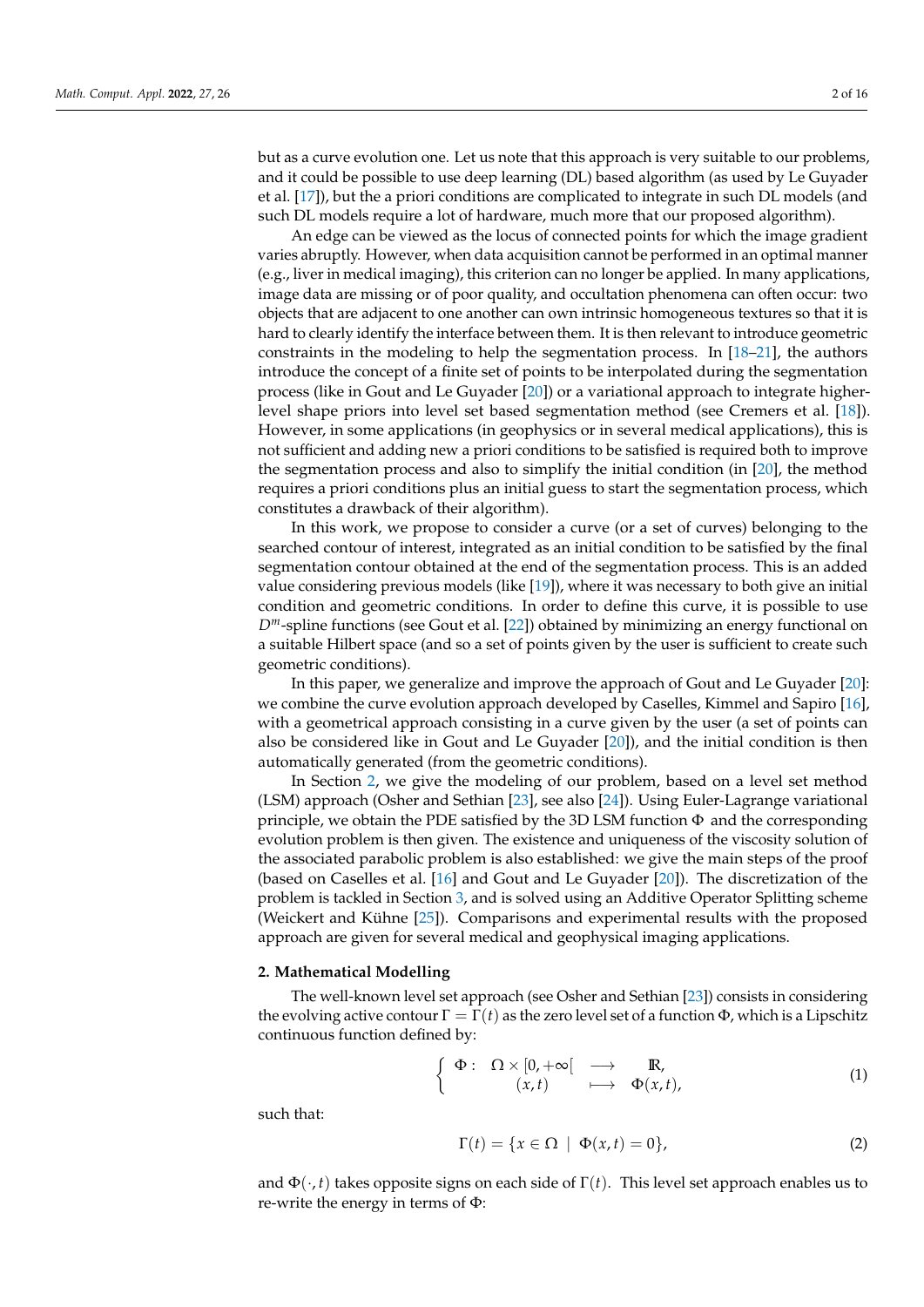$$
E(\Phi) = \int_{\Omega} g(|\nabla I(x)|) |\nabla H(\Phi(x))| dx, \tag{3}
$$

where *H* is the one-dimensional Heaviside function and where  $g(s) = \frac{1}{1+s^2}$ . We formulate the shape optimization problem as follows: "Find a shape such that the energy *E* is minimized":

$$
\begin{cases}\n\text{Search for } \Phi \text{ such that:} \\
E(\Phi) = \min_{\xi} E(\xi). \n\end{cases} \tag{4}
$$

The functional *E* being not Gâteaux-differentiable, we regularize the problem by considering slightly regularized versions ( $C^1$  or  $C^2$  regularization) of the functions  $H$  and  $\delta$ (the one dimensional Dirac measure) denoted, respectively, by *H<sup>e</sup>* and *δe*, and considering that  $\delta_{\epsilon} = H'_{\epsilon}$ , the associated regularized functional  $E_{\epsilon}$  becomes:

$$
E_{\epsilon}(\Phi) = \int_{\Omega} g(|\nabla I(x)|) \delta_{\epsilon}(\Phi(x)) |\nabla \Phi(x)| dx, \tag{5}
$$

where:

z  $\int_{\Omega} \delta_{\epsilon}(\Phi(x)) |\nabla \Phi(x)| dx$  (6)

is an approximation of the length of the zero level set of Φ.

#### *2.1. A Priori Conditions*

We now propose to include a priori condition in the process. We consider the a priori condition as a smooth arc curve  $\mathcal C$  given by the user. The curve  $\mathcal C$  is parametrised by  $c \in C^1([0,1], \Omega)$ . By construction, we impose that the curve C belongs to the level set  $\{\Phi_0 = 0\}$ . The first step consists in constructing the initial condition from the geometric conditions given by the user. We have chosen this option, because it permits to avoid the stage of giving an initial condition plus the a priori conditions.

The first step consists in closing the arc to get a closed curve. We introduce a point  $a \in \Omega$  and a vector  $v = (v_1, v_2) \in \mathbb{R}^2$ . It is easy to construct two (unique) polynomials curves  $C_1$  and  $C_2 \subset \Omega$  that are parameterized using  $c_1$  and  $c_2 \in P_3([0,1], \Omega)$  such that:

$$
\begin{aligned}\nc(1) &= c_1(0), & c_1(1) &= c_2(0) = a, & c_2(1) &= c(0), \\
-c'(1) &= c'_1(0), & c'_1(1) &= -c'_2(0) = v, & c'_2(1) &= -c'(0).\n\end{aligned} \tag{7}
$$

We set  $\Gamma_0 = C \cup C_1 \cup C_2$ , and we consider  $\Phi_0$  as the signed distance to  $\Gamma_0$ :

$$
\Phi_0(x) = \begin{cases}\n d(x, \Gamma_0) & \text{if } x \in Int(\Gamma_0), \\
 -d(x, \Gamma_0) & \text{otherwise.} \n\end{cases}
$$
\n(8)

To define the energy  $E_C$ , we also introduce the mask  $\eta: \Omega \to \mathbb{R}$ :

$$
\eta(x) = \exp\left(-\frac{d(x,C)^2}{\sigma}\right) : \forall x \in \Omega,
$$
\n(9)

where  $\sigma \in \mathbb{R}^+$ , is a positive parameter which controls the width of the mask. Then, we can define the following energy functional:

$$
E_C(\Phi) = \int_{\Omega} \eta(x) (\Phi(x) - \Phi_0(x))^2 dx.
$$
 (10)

The goal is to minimize the  $L^2$  norm between  $\Phi$  and  $\Phi_0$ : we impose the contour to be close to  $\Gamma_0$ . The mask permits to impose such influence in (and only in) a local neighborhood  $\alpha$  C.

## *2.2. Minimization Problem and Evolution Equation*

The modeling of our problem consists in minimizing the energy: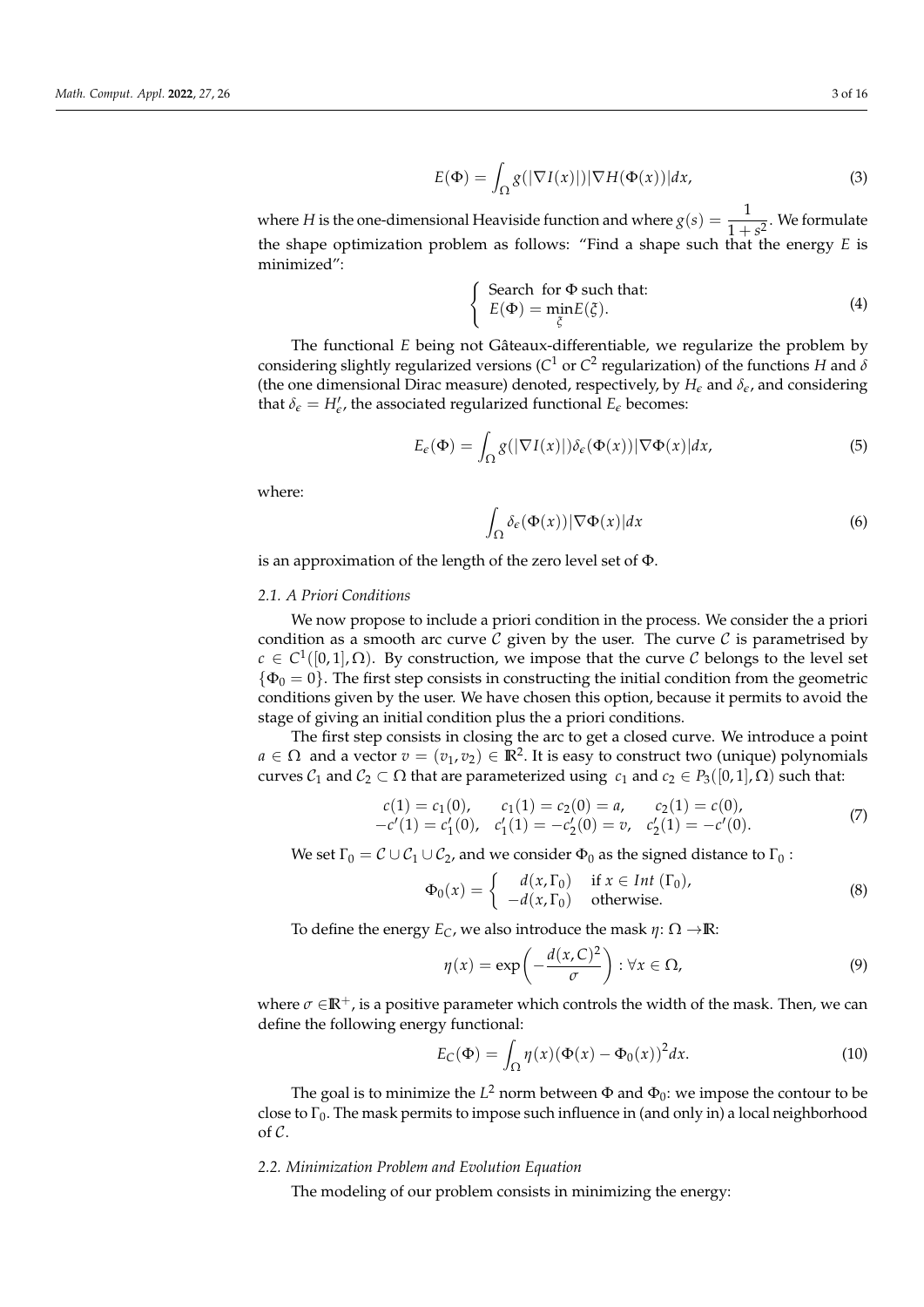$$
E(\Phi) = E_{\epsilon}(\Phi) + \frac{\alpha}{2} E_C(\Phi)
$$
\n(11)

with  $\alpha > 0$ .

We now give the evolution problem. We minimize  $E_{\epsilon}$  with respect to  $\Phi$  and deduce the associated Euler–Lagrange equation for Φ:

$$
E'(\Phi) = \delta_{\epsilon}(\Phi)div\left(g(|\nabla I|)\frac{\nabla\Phi}{|\nabla\Phi|}\right) + \alpha\eta(\Phi - \Phi_0)
$$
\n(12)

with the boundary conditions (homogeneous Neumann):

$$
\frac{\delta_{\epsilon}(\Phi)}{|\nabla\Phi|} \frac{\partial \Phi}{\partial v}_{|\partial\Omega} = 0, \tag{13}
$$

*ν* denoting the exterior normal to the boundary of  $Ω$ .

When a local minimum is reached, then the quantity *<sup>∂</sup>*<sup>Φ</sup> <del>∂</del><sup>*t*</sup>
tends to 0, which means that the steady state is reached. A rescaling can be made so that the motion is applied to all level sets by replacing  $\delta_{\epsilon}$  by  $|\nabla \Phi|$  (It makes the flow independent of the scaling of  $\Phi$ ).

Let us also note that the speed of convergence of the model can be increased by adding the component *βg*(|∇*I*|)|∇Φ| in the evolution equation, *β* being a constant. This component can be seen as an area constraint. An analogy with the Balloon model developed by Cohen [\[26\]](#page-14-25) can be made: this constant motion term prevents the curve from stopping on a non-significative local minimum and is also of importance when initializing the process with a curve inside the object to be detected.

Thus, the proposed parabolic problem with the associated boundary conditions  $\frac{\partial \Phi}{\partial v} = 0$ can be written:

<span id="page-3-0"></span>
$$
\begin{cases}\n\Phi(x,0) = \Phi_0(x), \n\frac{\partial \Phi}{\partial t} = |\nabla \Phi| \left[ \text{div}(g(|\nabla I|) \frac{\nabla \Phi}{|\nabla \Phi|}) \right] + \alpha \eta (\Phi - \Phi_0) \n+ \beta g(|\nabla I|) |\nabla \Phi|, \n\frac{\partial \Phi}{\partial \nu} = 0 \text{ on } \partial \Omega.\n\end{cases}
$$
\n(14)

#### *2.3. Existence, Uniqueness of the Solution*

This section is a theoretical part showing the existence and uniqueness of the solution of our segmentation model. We can show the existence and uniqueness of a viscosity solution to the evolution problem [\(14\)](#page-3-0). We rewrite our problem as:

<span id="page-3-1"></span>
$$
\begin{cases}\n u_t + \tilde{F}(t, x, u, Du, D^2u) = 0 & \text{in} \quad ]0, T[\times \Omega] \\
 B(x, Du) = 0 & \text{in} \quad ]0, T[\times \partial \Omega,\n\end{cases}
$$
\n(15)

where, for  $(t, x, u, p, X) \in [0, T] \times \bar{\Omega} \times \mathbb{R}^2 \times \mathcal{S}^2$ :

$$
\tilde{F}(t, x, u, p, X) = F(t, x, p, X) + g(x, u), \quad B(x, p) = p \cdot \vec{n},
$$
\n(16)

and:

$$
F(t, x, p, X) = -trace(g(|\nabla I(x)|)\left(I - \frac{p \otimes p}{|p|^2}\right)X) - \langle \nabla (g(|\nabla I(x)|)), p \rangle \tag{17}
$$

$$
g(x,u) = \alpha \eta(x)(u - \Phi_0(x)).
$$

We assume that  $\Omega$  is a bounded domain in  $\mathbb{R}^n$  with a  $C^1$  boundary. Under the following conditions, the Equation [\(15\)](#page-3-1) has a unique viscosity solution.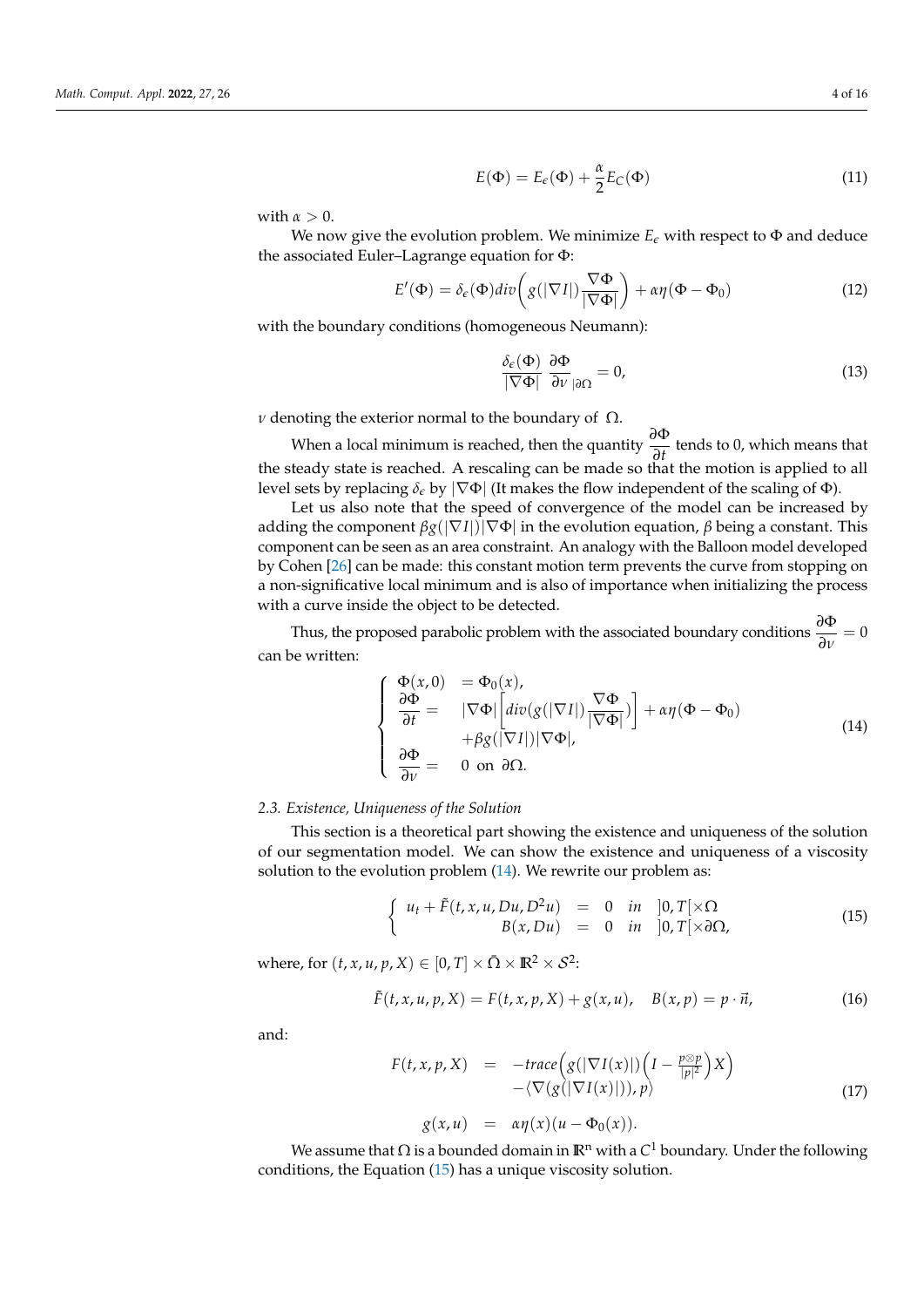- 1.  $\tilde{F} \in C([0, T] \times \bar{\Omega} \times \mathbb{R} \times (\mathbb{R}^n \{0\}) \times S^n)$ , where  $S^n$  denotes the space of  $n \times n$ symmetric matrices equipped with the usual ordering.
- 2. There exists a constant  $\gamma \in \mathbb{R}$  such that for each:

$$
(t, x, p, X) \in [0, T] \times \overline{\Omega} \times (\mathbb{R}^n - \{0\}) \times S^n,
$$

the function:

$$
u \mapsto \tilde{F}(t, x, u, p, X) - \gamma u \tag{18}
$$

is non-decreasing on IR.

3. For each  $R > 0$ , there exists a continuous function  $w_R : [0, \infty) \rightarrow [0, \infty]$  satisfying  $w_R(0) = 0$  such that if  $X, Y \in S^n$  and  $\mu_1, \mu_2 \in [0, \infty)$  satisfy:

$$
\begin{pmatrix}\nX & 0 \\
0 & Y\n\end{pmatrix}\n\leq \mu_1 \begin{pmatrix}\nI & -I \\
-I & I\n\end{pmatrix} + \mu_2 \begin{pmatrix}\nI & 0 \\
0 & I\n\end{pmatrix}
$$
\n(19)

then:

$$
\tilde{F}(t, x, u, p, X) - \tilde{F}(t, y, u, q, -Y) \n\geq -w_R(\mu_1(|x - y|^2 + \rho(p, q)^2) \n+ \mu_2 + |p - q| + |x - y|(1 + \max(|p|, |q|))),
$$
\n(20)

- for all  $t \in [0, T]$ ,  $x, y \in \overline{\Omega}$ ,  $u \in \mathbb{R}$  with  $|u| \le R$  and  $p, q \in \mathbb{R}^n \setminus \{0\}$ .
- 4.  $B \in C(\mathbb{R}^n \times \mathbb{R}^n) \cap C^{1,1}(\mathbb{R}^n \times (\mathbb{R}^n \setminus \{0\})).$
- 5. For each  $x \in \mathbb{R}^n$ , the function  $p \mapsto B(x, p)$  is positively homogeneous of degree one in *p*, i.e.,  $B(x, \lambda p) = \lambda B(x, p)$ ,  $\forall \lambda \ge 0$ ,  $p \in \mathbb{R}^n \setminus \{0\}$ .
- 6. There exists a positive constant *θ* such that < *ν*(*z*), *DpB*(*z*, *p*) >≥ *θ* for all *z* ∈ *∂*Ω and  $p \in \mathbb{R}^n - \{0\}$ . Here,  $\nu(z)$  denotes the unit outer normal vector of  $\Omega$  at  $z \in \partial\Omega$ .

All those conditions are clearly satisfied for  $\tilde{F} = F$ , and *B* (see for instance [\[20\]](#page-14-19)). We here have to extend the proof to  $\tilde{F} = F + g$ .

- 1. Thanks to [\[20\]](#page-14-19), we already know that  $F \in C([0, T] \times \overline{\Omega} \times (\mathbb{R}^n \setminus \{0\}) \times \mathcal{S}^n)$ . Since,  $\eta$ ,  $\Phi_0 \in C(\bar{\Omega})$ , it is clear that  $g \in C(\bar{\Omega} \times \mathbb{R})$  and therefore  $\tilde{F} \in C([0, T] \times \bar{\Omega} \times \mathbb{R} \times \mathbb{R})$  $(\mathbb{R}^n \setminus \{0\}) \times \mathcal{S}^n$ .
- 2. Note that since *F* does not depend on *u*. It suffices to show that  $u \rightarrow g(x, u) \gamma u$  is non-decreasing on **R**. On can easily see that the condition is satisfied for all  $x \in \overline{\Omega}$  as soon as *γ* < 0.
- 3. Since *g* does not depend on *X*, it suffices to check the condition on *F*. We refer the reader to Gout and Le Guyader [\[20\]](#page-14-19) for the proof.

The proof for conditions 4–6 are basic, and can be found for instance in [\[20\]](#page-14-19). Therefore, all the conditions are satisfied and the evolution problem [\(14\)](#page-3-0) has a unique viscosity solution.

## <span id="page-4-0"></span>**3. Experimental Results**

For the discretization scheme, we use the additive operator splitting scheme (AOS) proposed by Weickert and Kuhne ([\[25\]](#page-14-24), see also [\[20\]](#page-14-19)). This corresponding algorithm requires a computational cost linear in  $M \times N$  (size of the unknown vector Φ) at each step. This scheme is well-suited to our problem that differs only in the introduction of the function  $\eta(x)$ .

We use the method proposed in this paper knowing that:

- Following the considered application, the initial condition can be a set of points, or a curve (then can be constructed from a set points using a basic spline function (see Gout et al. [\[22\]](#page-14-21))).
- The stop criterion can be either a preset number of iterations or a check that the solution is stationary.
- The distance is normalized in order to have the same weight between *a priori* information of the image and geometrical constraints.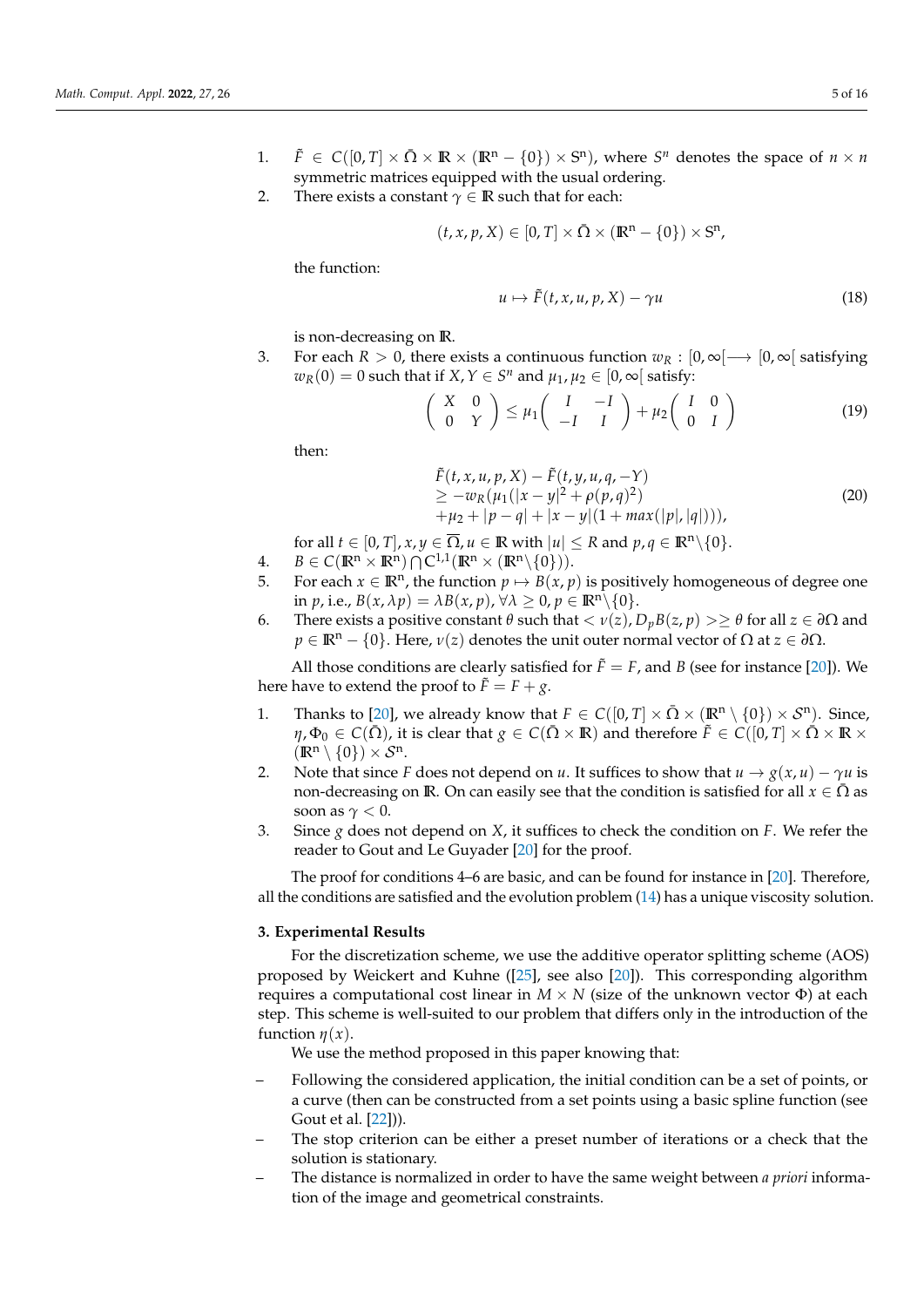- The discretization is made using finite differences as done in Chan and Vese [\[11\]](#page-14-10).
	- In the numerical examples, we take  $\delta t = 0.1$ , the regularization term is equal to 0.8.

To illustrate the interest of our approach, we start with a simple test case, using a threeband image. Then, we run the method on blood vessel image. We obtain the following results. Without a priori condition, the segmentation process will of course give the entire white band as a result. This is the interest of adding such a priori condition to enforce the contour to arbitrary stop following the choice of the user.

We can see that the final contour correctly takes into account the curve given by the user imposing a constraint independent of the pixel values of the images, and correctly segment the white zone.

Of course, our approach allows us (to help) the segmentation process on "complicated" images, when ground truth informations are required like in Figure [1](#page-5-0) or in many other cases, especially in geophysical or medical imaging. In Section [3.1,](#page-5-1) we illustrate the added value brought by our approach considering the initial guess choice improvement. Two examples are given to show that, compared to Gout et al. method [\[19\]](#page-14-20), the approach given in this paper is much faster to get the same result since the initial guess is (strongly) optimized.

In Section [3.2,](#page-7-0) we propose to compare our approach with well-known algorithms (Chan-Vese [\[11\]](#page-14-10), U-Net [\[27\]](#page-15-0)).

In Sections [3.3](#page-10-0) and [3.4,](#page-11-0) we give experimental results in medicine and geophysics.

<span id="page-5-0"></span>

**Figure 1.** Three-band image (**top left**), user-defined constraint (**top right**), initial contour automatically defined by our approach (**bottom left**) and final contour (**bottom right**).

#### <span id="page-5-1"></span>*3.1. Impact of the Initial Guess on the Segmentation Process*

In this part, we focus on the added value brought by the automatic initial guess we propose, obtained from the geometrical condition given by the user. We compare our approach to the one introduced by Gout, Le Guyader and Vese [\[19\]](#page-14-20), we take the same geometrical conditions, and then compare the number iteration to get the same final contour. The comparison is relevant because the segmentation algorithm is analogous in the two considered methods. In [\[19\]](#page-14-20), note that we have to add a closed contour to the geometric conditions to start the segmentation process, while our proposed approach leads to an automatic initial guess (obtained from the geometric conditions given by the user). In the following two numerical examples, we take exactly the same interpolation conditions (3 points).

In Figures [2–](#page-6-0)[4,](#page-6-1) we can see that our approach requires 5 times less iterations.

We repeat the same process in the following example (Figures [5–](#page-7-1)[7\)](#page-7-2). The initial contour for Gout et al. [\[19\]](#page-14-20) algorithm is here chosen outside the region of interest. Of course, we take exactly the same interpolation conditions (3 points) in both cases.

In the example given on Figures [5](#page-7-1)[–7,](#page-7-2) we can see that our approach requires 30 times less iterations.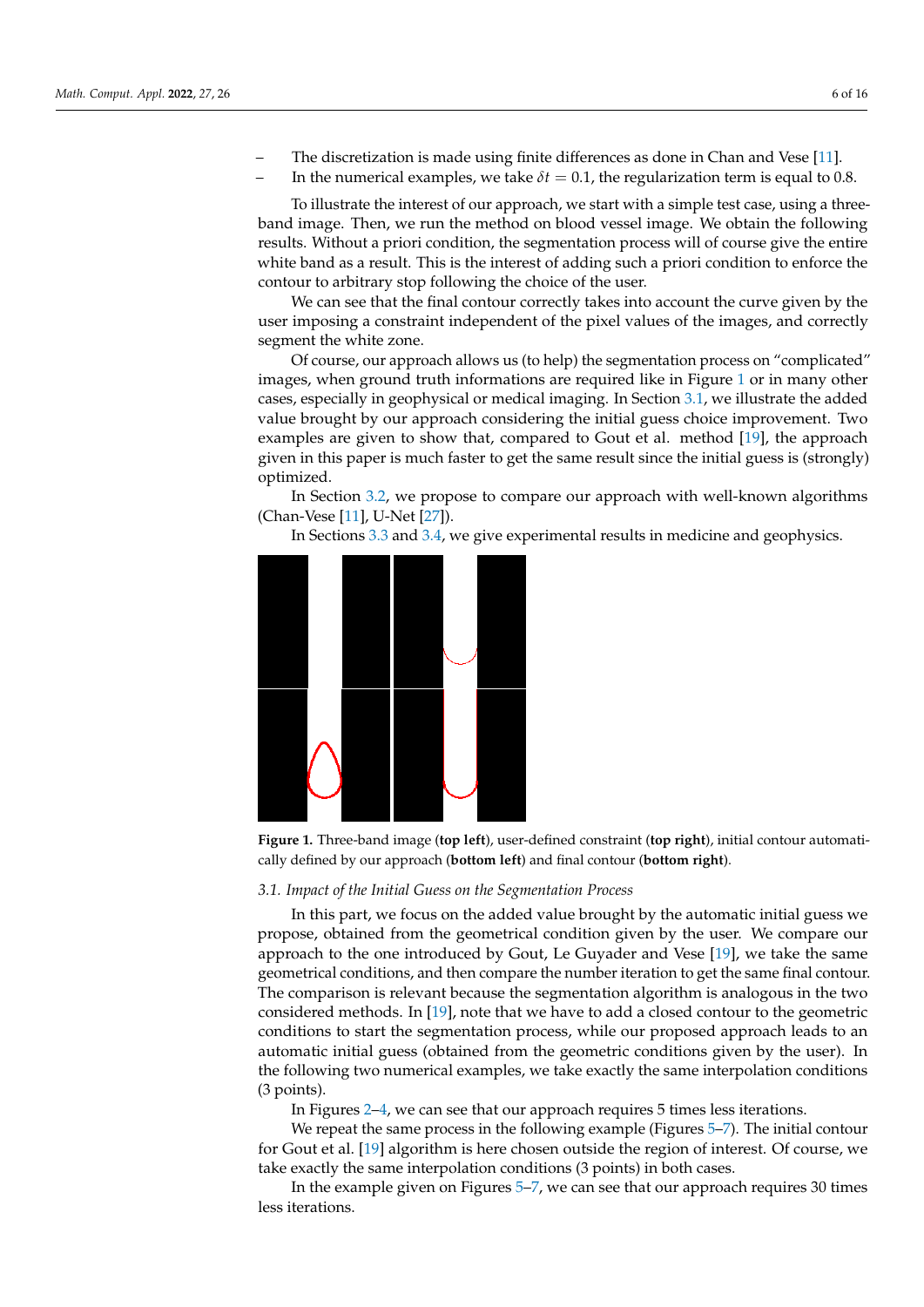<span id="page-6-0"></span>

In this subsection, we illustrate the gain of the automatic generated initial guess we propose from the geometric conditions (see Table [1\)](#page-6-2).

**Figure 2.** We use Gout et al. [\[19\]](#page-14-20) algorithm. The initial guess is given inside the region of interest, it is defined by  $\Psi = (X - 39)^2 + (Y - 47)^2 - 18^2$ , the time step is equal to 0.6, space step is equal to 0.1, distance is computed using the fast marching method (Sethian [\[14\]](#page-14-13)) and the regularization term is equal to 0.8. **Top left**: Interpolation condition and initial closed contour. **Top right**: iteration 120. **Bottom left**: Iteration 240. **Bottom right**: Iteration 420.



**Figure 3.** Final result (iteration 420), with the interpolation conditions (3 points) using Gout et al. algorithm [\[19\]](#page-14-20).

<span id="page-6-1"></span>

**Figure 4.** Using our proposed approach, the process does not require an initial guess, the interpolation conditions automatically initiate the process. **Left**: interpolation conditions. **Right**: final result after 80 iterations.

<span id="page-6-2"></span>**Table 1.** Gain of the automatic generated initial guess.

| Method           | Example 1      | Example 2      |
|------------------|----------------|----------------|
| Gout et al. [19] | 420 iterations | 260 iterations |
| Our method       | 80 iterations  | 8 iterations   |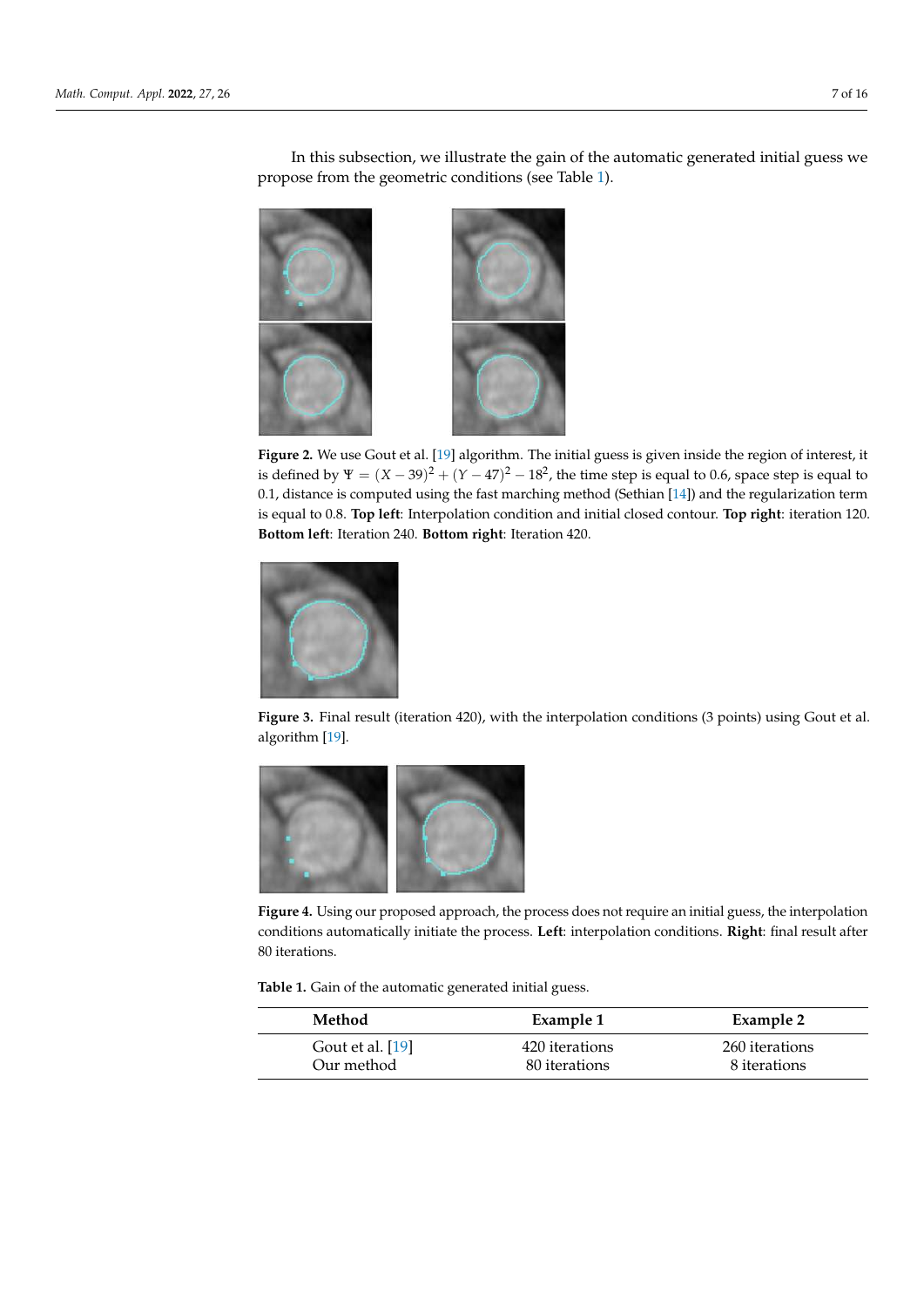<span id="page-7-1"></span>

**Figure 5.** We use Gout et al. [\[19\]](#page-14-20) algorithm. The initial guess is given outside the region of interest, it is defined by  $\Psi = \frac{(X - 30)^2}{152}$  $\frac{(Y-30.5)^2}{15^2} + \frac{(Y-30.5)^2}{23^2}$  $\frac{232}{23^2}$  - 1, the time step is equal to 0.3, space step is equal to 0.1, distance is computed using the fast marching method (Sethian [\[14\]](#page-14-13)) and the regularization term is equal to 0.8. **Top left**: Interpolation condition and initial guess. **Top right**: iteration 80. **Bottom left**: Iteration 100. **Bottom right**: Iteration 160.



**Figure 6.** Final result (iteration 260), with the interpolation conditions (3 points) using Gout et al. algorithm [\[19\]](#page-14-20).

<span id="page-7-2"></span>

**Figure 7. Left**: interpolation conditions. **Right**: final result after 8 iterations using our proposed approach.

To get the same final contour, our method clearly requires much less iterations. This result is analogous on all the tests we have done, especially when a closed contour is chosen outside the region of interest (in  $[19]$ ), in this case, the total number of iterations is reduced by a factor of 5 to 60. If the initial contour in [\[19\]](#page-14-20) is chosen inside the region of interest, the total number of iterations is reduced by a factor of 4 to 20. The only cases where the number of iterations is equivalent between the two different methods are when we choose as initial guess in [\[19\]](#page-14-20) a closed curve very close to the final result and interpolating at least 2 given interpolation conditions, this is of course a major constraint.

## <span id="page-7-0"></span>*3.2. Quantitative Performance*

We use the BraTS Dataset [\[28\]](#page-15-1), which was collected and shared by the MICCAI Brain Tumor Segmentation Challenge (see [\[28\]](#page-15-1) for more details) several years ago. We use 270 MR scans, each with four MIR sequences: T1-weighted (native image, sagittal or axial 2D acquisitions with 1–6 mm slice thickness), T1-weighted with contrast-enhanced (Gadolinium) image, T2-weighted image (axial 2D acquisition, with 2–6 mm slice thickness), and FLAIR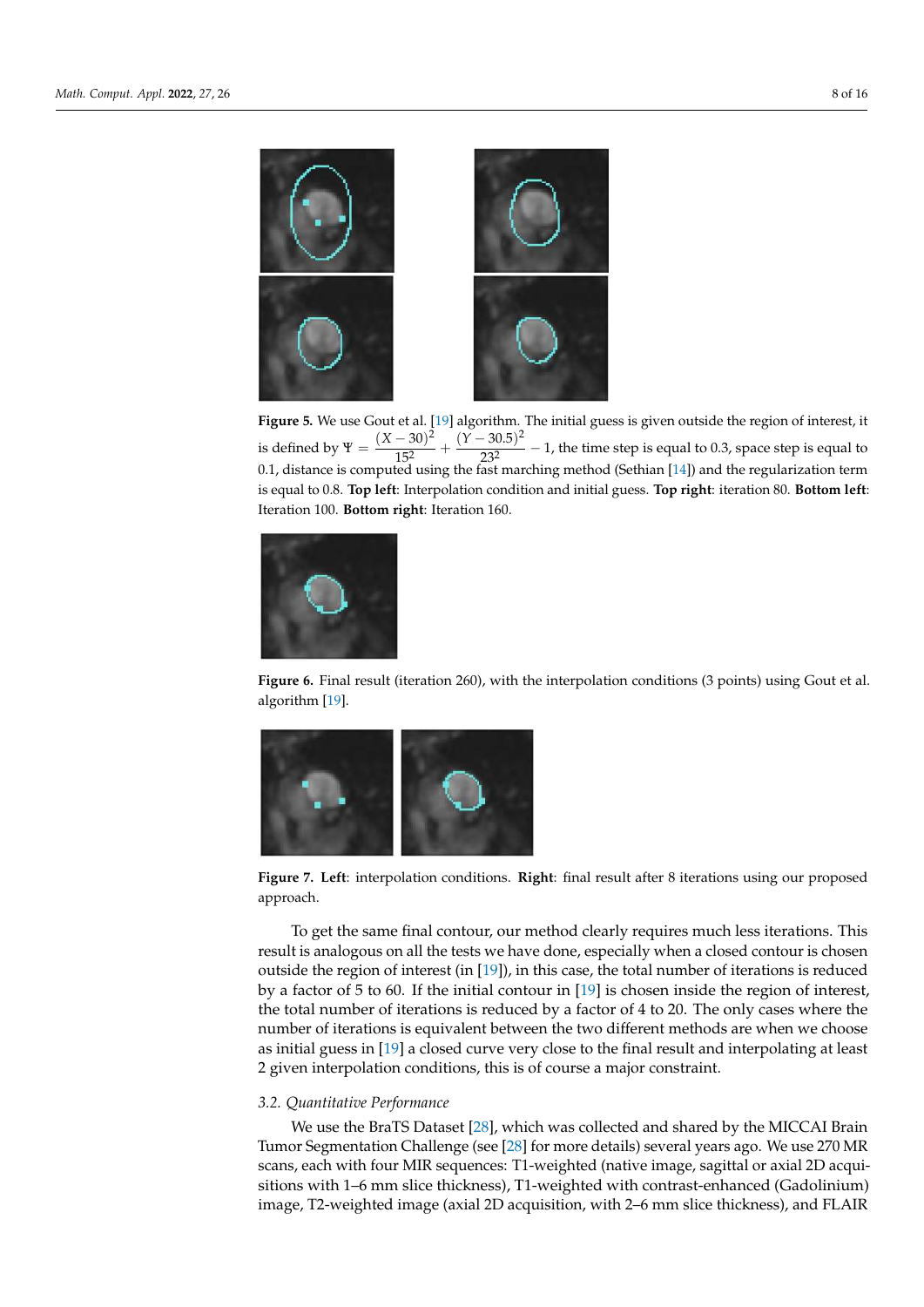(T2-weighted FLAIR image, axial, coronal, or sagittal 2D acquisitions, 2–6 mm slice thick-ness) (see [\[28\]](#page-15-1) for more details). The training data have the size  $240 \times 240 \times 155$  pixels, and have the manual segmentation labels for many types of brain tumors. We trained the network to generate segmentation masks corresponding to the center slice of the input. We used the well-known Adam optimization method [\[29\]](#page-15-2). We trained the deep network using 238 training data, we set the initial learning rate as  $10^{-4}$ , and multiplied by 0.5 after every 20 epochs. Using a single GPU, we trained the models with batch size 4 for 40 epochs.

In order to evaluate the performance of our method, we give comparisons between several algorithms. We here recall several metrics:

– The Jaccard index [\[30\]](#page-15-3), or Intersection over Union (IoU), is a commonly used metric in segmentation. It is defined as the area of intersection between the predicted segmentation map and the ground truth, divided by the area of union between the predicted segmentation map and the ground truth:

$$
IoU = J(G, P) = \frac{|G \cap P|}{|G \cup P|},
$$
\n(21)

where *G* is the ground truth and *P* denotes the predicted segmentation maps. It ranges between 0 and 1. Mean-IoU (mIoU) is defined as the average IoU over all classes. It is widely used in reporting the performance of segmentation algorithms.

– The Dice coefficient (Dice) is a popular metric for image segmentation, especially in medical imaging. This coefficient can be defined as twice the overlap area of predicted and ground-truth maps, divided by the total number of pixels in both images:

$$
\text{Dice} = \frac{2|G \cap P|}{|G| + |P|} \tag{22}
$$

When applied to binary segmentation maps, and referring to the foreground as a positive class, the Dice coefficient is essentially identical to the F1 score:

$$
\text{Dice} = \frac{2TP}{2TP + FP + FN} = F1,\tag{23}
$$

(The F1 score, which is defined as the harmonic mean of precision (Prec) and recall (Rec): F1 =  $\frac{2P \text{rec Rec}}{Prec + Rec}$ , where  $Prec = \frac{TP}{TP + FP}$  and  $Rec = \frac{TP}{TP + FN}$ .), where TP refers to the true positive fraction, FP refers to the false positive fraction, and FN refers to the false negative fraction.

– The Hausdorff distance (Hd) evaluates the quality of the segmentation boundaries by computing the maximum distance between the prediction and its ground truth:

$$
\text{Hd} = \max \left\{ \sup_{p \in \partial P} \inf_{z \in \partial G} ||p - z||_2, \sup_{z \in \partial G} \inf_{p \in \partial P} ||p - z||_2 \right\}
$$
(24)

where *∂P* and *∂G* are the surface point sets of *P* (segmentation prediction) and *G* (ground truth).

Of course, a large Dice coefficient or a small HD means an accurate segmentation result. Figure [8](#page-9-0) shows several numerical example (here, we ramdomly sampled 33% of BRATS labeled dataset). In Figure [8,](#page-9-0) we give the dice score obtained for U-Net and our proposed algorithm. We can see that our approach clearly gives better results.

We also compare with the U-net algorithm ([\[27\]](#page-15-0), see also [\[31\]](#page-15-4)), tables show the evaluation results, please note that we have suppressed the best and worst 10% of the results, and that for our proposed approach, we have considered only 2 to 4 points as geometric conditions (the initial guess -curve- is automatically constructed from these points), all that leads to make the global results quite homogeneous. We also compare with the Chan-Vese algorithm [\[11\]](#page-14-10): in this case, the initial condition is a closed contour located inside the region of interest.

If we use 100% of the BraTS dataset, we obtain the Table [2.](#page-10-1)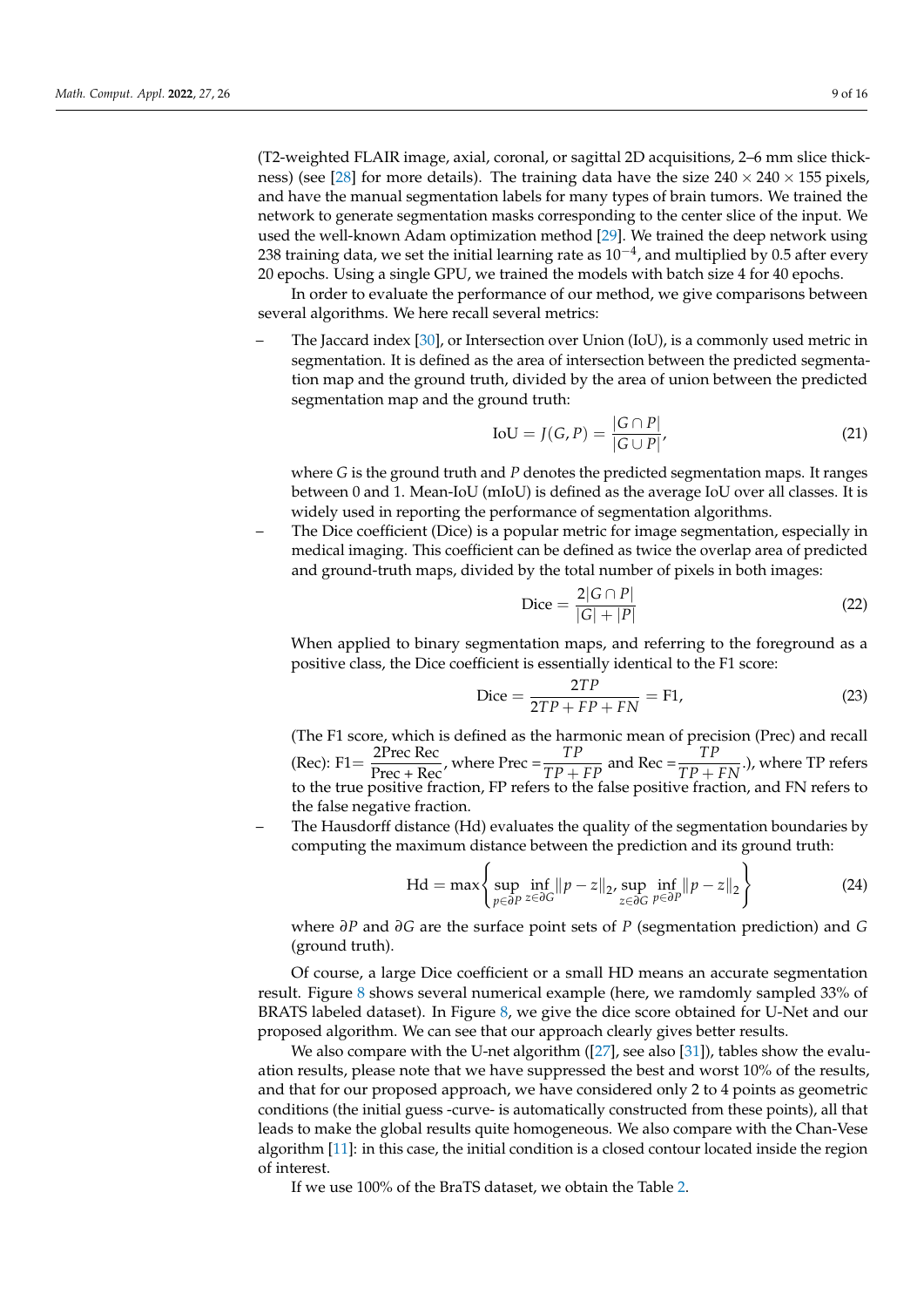<span id="page-9-0"></span>

**Figure 8.** Brain Tumor Segmentation (using BRATS dataset [28]). Several results from our method **Figure 8.** Brain Tumor Segmentation (using BRATS dataset [\[28\]](#page-15-1)). Several results from our method using labeled data on the BRATS dataset [28]. The tumor is underlined in yellow. First row: center using labeled data on the BRATS dataset [\[28\]](#page-15-1). The tumor is underlined in yellow. First row: center slices of input. Second row: initial conditions for our algorithm. Third row: ground-truth labels. slices of input. Second row: initial conditions for our algorithm. Third row: ground-truth labels. Fourth row: results from the supervised U-Nets learning method introduced by Ronnenberger Fourth row: results from the supervised U-Nets learning method introduced by Ronnenberger et al. [27]. Fifth row: results from our proposed method. The scores in the bottom of each results et al. [\[27\]](#page-15-0). Fifth row: results from our proposed method. The scores in the bottom of each results denote Dice score. denote Dice score.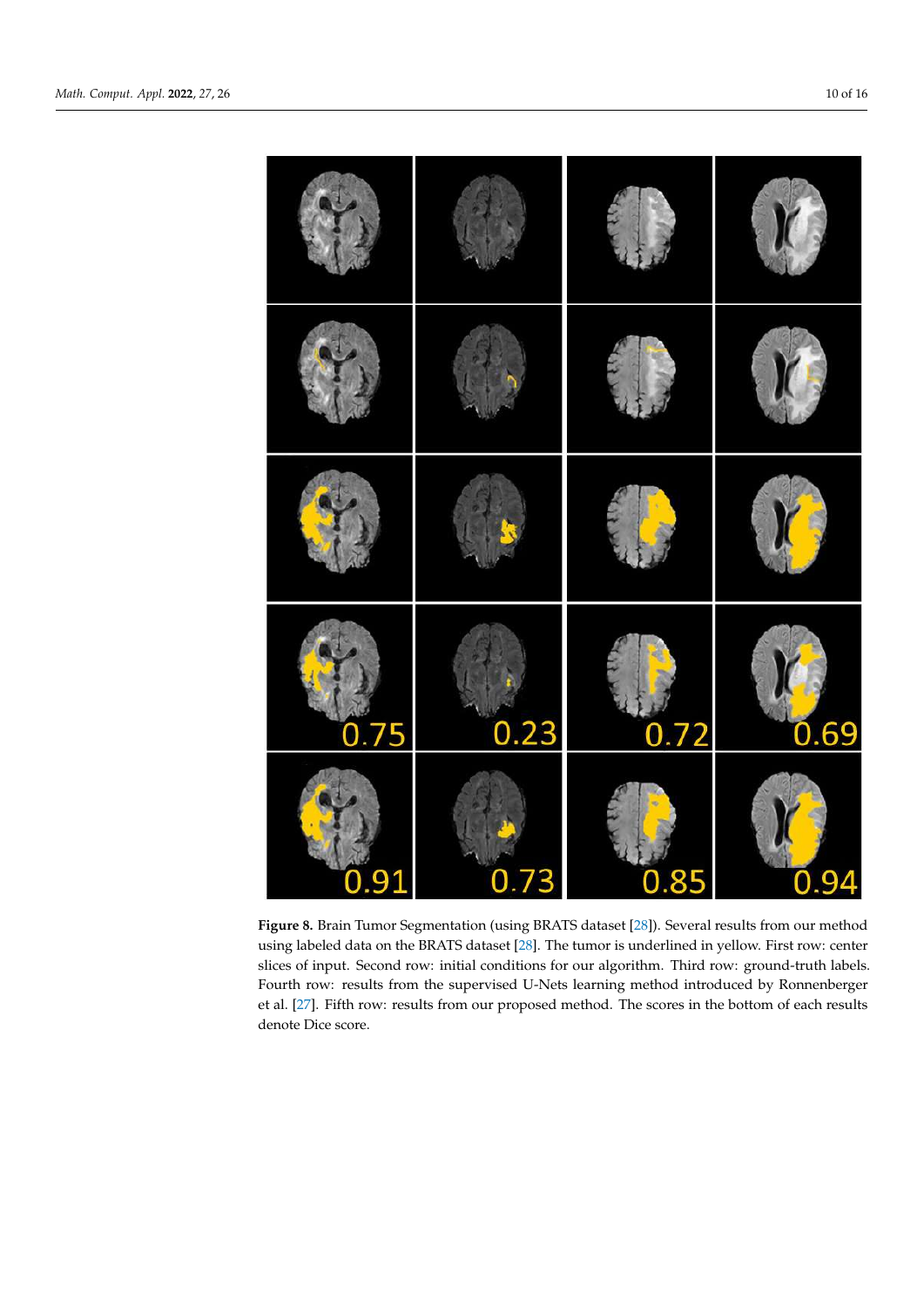| Method         | mIoU | Dice | Hd   | <b>GPU</b> Time |
|----------------|------|------|------|-----------------|
| U-Net $[27]$   | 78.3 | 87.7 | 43.5 | 4.45            |
| Chan-Vese [11] | 77.6 | 88.1 | 41.5 | 2.02            |
| Our method     | 79.6 | 89.1 | 39.5 | 2.12            |

<span id="page-10-1"></span>**Table 2.** Accuracies of segmentations models on a third of labeled data from BraTS Dataset [\[28\]](#page-15-1). We use a Nvidia GeForce RTX 2080 Ti 11G Turbo Edition (Boost frequence: 1545 MHz, GPU memory: 11 GB).

We see that the GPU time is clearly better with our algorithm (and the Chan-Vese one too). The quality is globally equivalent: a little better with our algorithm when not considering the entire database, and equivalent if not. This is an important point because it validates our algorithm when we compare with MR scans segmented with deep learning algorithms with few labeled data.

## <span id="page-10-0"></span>*3.3. Applications to Medical Imaging*

Here, we apply our method to 2D medical images, the goal being to outline the cross-sectional area of a great thoracic vessel, namely the main pulmonary artery, in order to non-invasively assess pulmonary arterial hypertension. Figure [9](#page-10-2) refers to a slice set perpendicularly to the MPA axis (arrow) of a 78 years old patient, who was suspected of pulmonary arterial hypertension, suffering from breathlessness. The presented magnitude image was acquired from a velocity encoded sequence (Venc =  $1.5 \text{ m/s}$ ), during a 5 min time duration, with a 30 ms temporal resolution (1T Magnetom Expert imager; Siemens; Germany). The image quality is moderate, and in particular the vessel wall is irregular around the arrow, that is, not anatomically possible, and therefore an interpolation in the outlining by the physician is needed.

<span id="page-10-2"></span>

**Figure 9.** Example of an image sequence (courtesy of CHU Bordeaux, France). The arrow shows the pulmonary artery to segment.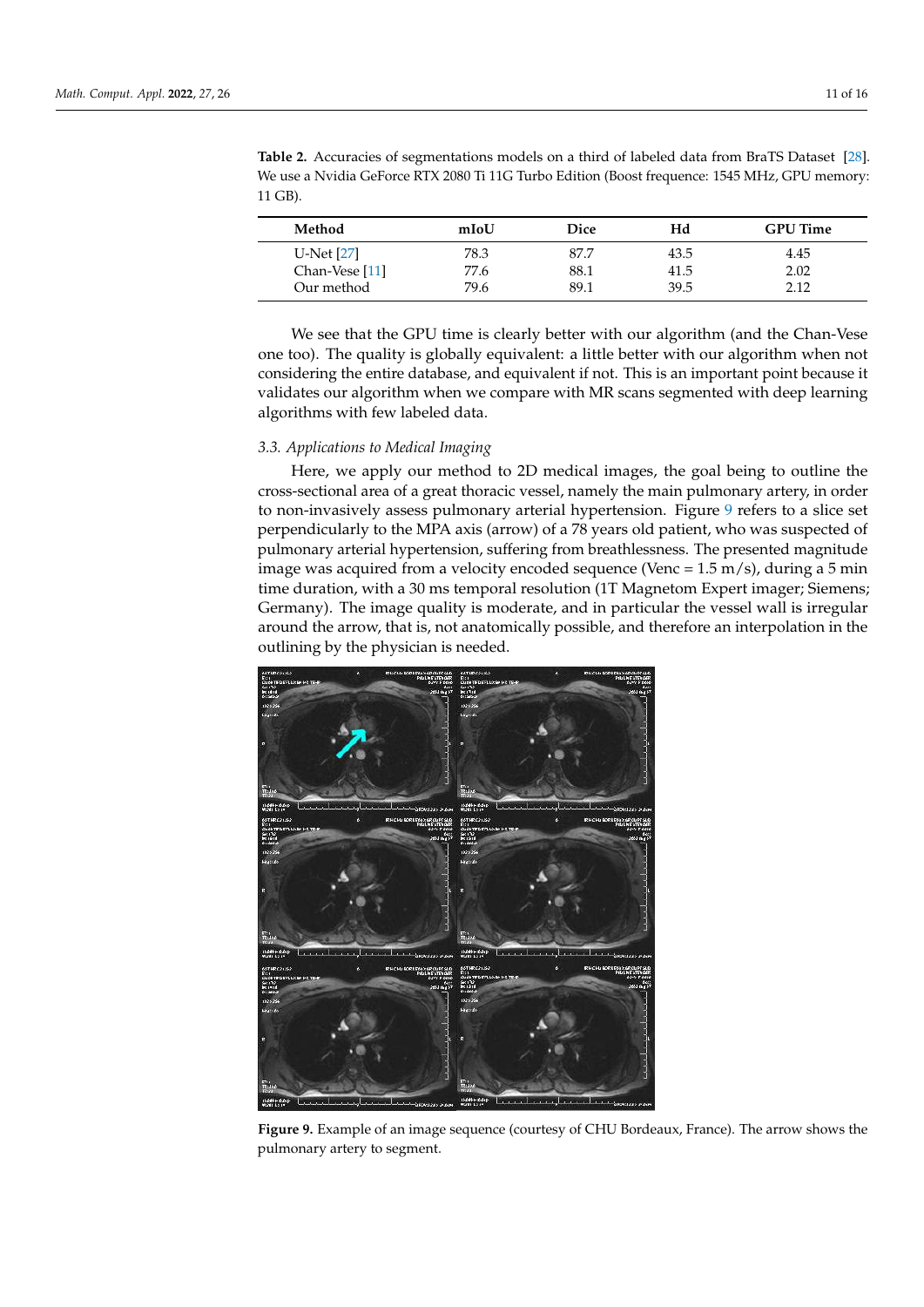Since the lack of annotated data is one of the most common limitations encountered in many deep learning approaches like the ones we will study in this subsection, deep leaning approaches are not suitable (at least for now!) for our considered applications.

An example of the segmentation of a pulmonary artery with a curve to interpolate is given in Figure [10.](#page-11-1) A part of this artery is difficult to segment since its bottom left is always located in a blurred zone.

<span id="page-11-1"></span>

**Figure 10.** Blood vessel image, user-defined constraint (**top right**), initial contour (**bottom left**) and final (**bottom right**) contours. Let us note that we have successfully segmented the complete image sequence.

Let us note that the MPA CSA variations versus time, throughout a cardiac cycle, obtained from the present automatic segmentation method are in agreement with previous results obtained from a manual outlining (Hôpital of Bordeaux, France). Moreover, the present method enables us to get a reliable assessment of the systolic-diastolic difference in the vessel CSA, which should lead to a further improvement in the accuracy of a non-invasive blood pressure estimation (using well-known methods, see [\[32,](#page-15-5)[33\]](#page-15-6)). In several medical applications, let us note that a registration process must be added to the segmentation process (see [\[34–](#page-15-7)[37\]](#page-15-8) for more details).

## <span id="page-11-0"></span>*3.4. Applications to Geophysical Imaging*

We now apply our algorithm to the segmentation of a non-continuous layer on a geophysical dataset (Figure [11](#page-12-0) (right)) extracted from a 3D dataset (Figure [11](#page-12-0) (left)). This is a complicated image to segment since there is a vertical fault (see Figure [12\)](#page-12-1). As a priori condition, we here consider a set of point to interpolate (instead of a curve) in order to help the segmentation process (Figure [12\)](#page-12-1). The algorithm starts with a polygonal line interpolating the set of points (to interpolate) as an initial condition, and then segment the image until the edge(s) of the image. Here, the final contour is a segment and not a closed curve, this is of great interest when one wants to track faults or cracks in segmentation processes.

The obtained result (Figure [13\)](#page-12-2) has been validated by geophysicians, but the next step requires an algorithm for 3D applications in order to segment 3D geophysical datasets. We are also in the process of creating a free labeled geophysical dataset, in order to test deep learning techniques on these images.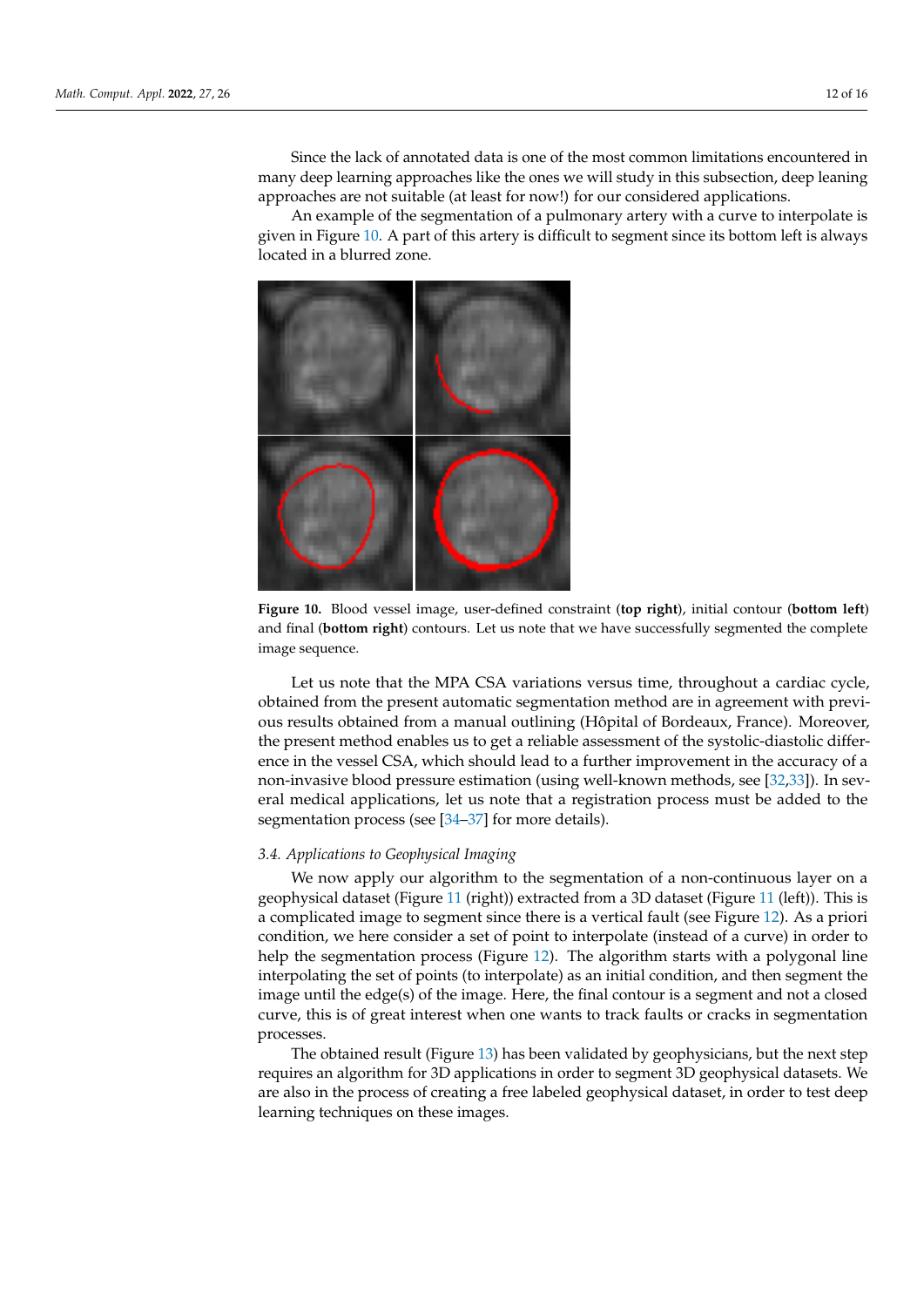<span id="page-12-0"></span>

**Figure 11. Left**: 3D seismic dataset (courtesy of TotalEnergies, Pau, France). Two strong and continuous reflectors (Horizon A and Horizon B) appear. **Right**: 2D image (extracted from the 3D seismic dataset) with vertical faults and layers. Considering the complexity of such dataset, it is impossible to segment it without a priori given conditions. The segmentation process consists in finding layers and/or faults.

<span id="page-12-1"></span>

**Figure 12. Left**: The red zone underlines the vertical fault (with dotted segments). **Right**: As a geometric conditions, we consider a set of points given by the user.

<span id="page-12-2"></span>

**Figure 13.** Final result: we can see that the searched layer is correctly segmented. On this specific dataset, the final contour has to reach the edge of the image: the contour goes beyond the last point to interpolate (right side) to join the edge of the image.

# **4. Conclusions**

We have proposed a method to segment medical or geophysical images with a priori conditions. The efficiency of the method has been shown on 2D images, knowing that such images are difficult to segment with usual approaches since the searched contour is not continuous (geophysical dataset) or when the zone to segment is blurred (medical images).

Compared to Gout et al. [\[19\]](#page-14-20), the added value brought by our proposed method (automatic initial guess) is materialized by a total number of iterations reduced by a factor of 4 to 60.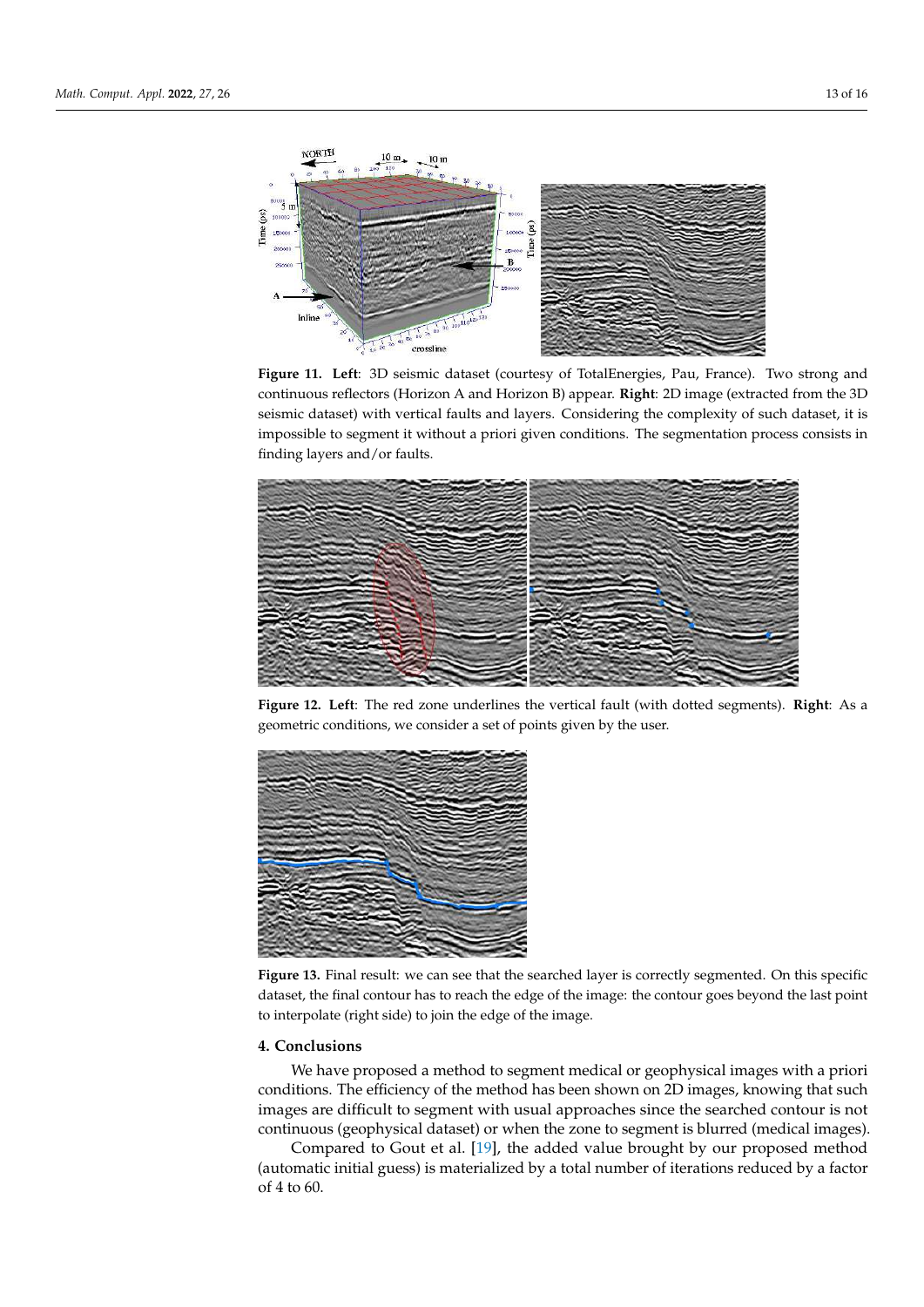The GPU time is also a key point to underline about our algorithm, much lower than deep learning based approaches. About the sensitivity of the model, especially for geophysical data, it is not possible to segment correctly without a precise choice of the interpolation conditions: the choice of such condition strongly impacts the final result, this point is less obvious in medical applications where the choice of the initial condition improves the result only on very noisy areas and/or with a blurred edge, otherwise, the result (whatever the initial condition) is very close to classic algorithms (Chan Vese algorithm for example). The implementation of a 3D code is a work in progress, the main problem for a 3D segmentation process consists in choosing the initial (geometric) condition (a surface, a curve and/or points), which is a complicated task on complex 3D images (mainly because there are 3D data visualization difficulties "to see inside" the 3D dataset, especially in geophysics to give the initial condition—see Figure [14\)](#page-13-0)—the mathematical results remain valid in 3D.

<span id="page-13-0"></span>

**Figure 14. Top**: Another 3D view of the 3D geological dataset of Figure [5.](#page-7-1) **Bottom**: From the 3D dataset, we use a set of points (well data given by geologists), and each surface/layer is then constructed with a *Dm*-spline operator (see [\[22\]](#page-14-21) for more details on *Dm*-spline surface approximation). We here automatically construct 7 surfaces that will be considered as an initial condition. Next step consists in the 3D segmentation process from these initial conditions—this last part is a work in progress.

**Author Contributions:** Conceptualization, G.K., C.G., T.C.-F. and S.K.; methodology, G.K., C.G. and T.C.-F.; software, G.K. and T.C.-F.; validation, G.K., C.G. and S.K.; formal analysis, G.K.; investigation, G.K., C.G., T.C.-F. and S.K.; writing—original draft preparation, G.K.; writing—review and editing, G.K., C.G., T.C.-F. and S.K.; funding acquisition, C.G. All authors have read and agreed to the published version of the manuscript.

**Funding:** The research was funded by the European Union with the European regional development fund (ERDF, 18P03390/18E01750/18P02733/21E05300) and by the Région Normandie Council via the M2SINUM and DEFHY3GEO projects, Agence Nationale de la Recherche via MEDISEG project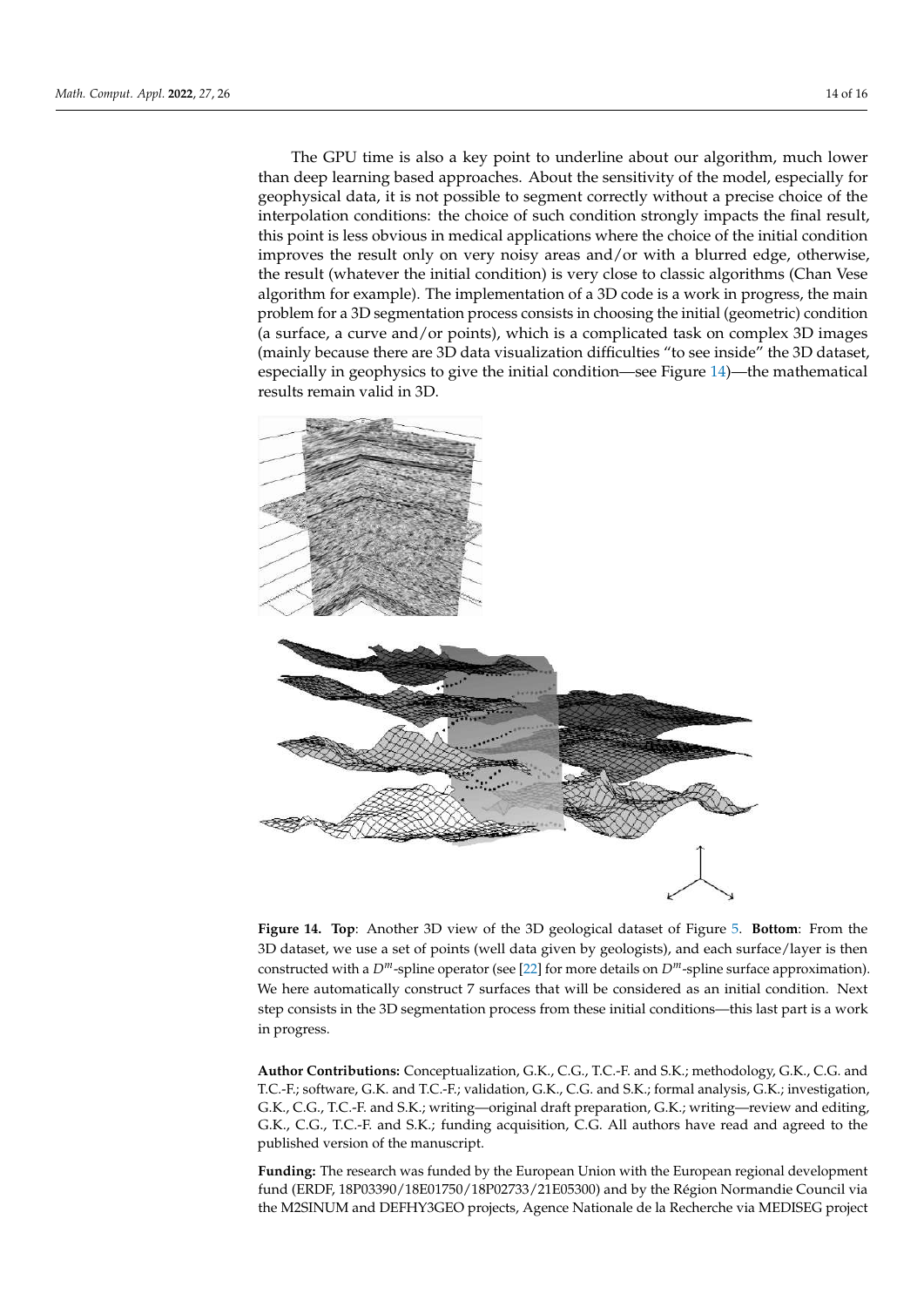(ANR-21-CE23-0013), and Maison Normande des Sciences du Numérique (MNSN, under DSG2-2021 project).

**Acknowledgments:** The authors thank the CRIANN (Centre Régional Informatique et d'Applications Numériques de Normandie, France) for providing computational resources.

**Conflicts of Interest:** The authors declare no conflict of interest.

## **References**

- <span id="page-14-0"></span>1. Fukushima, K. Neocognitron: A self-organizing neural network model for a mechanism of pattern recognition unaffected by shift in position. *Biol. Cybern.* **1980**, *36*, 193–202. [\[CrossRef\]](http://doi.org/10.1007/BF00344251) [\[PubMed\]](http://www.ncbi.nlm.nih.gov/pubmed/7370364)
- <span id="page-14-1"></span>2. Waibel, A.; Hanazawa, T.; Hinton, G.; Shikano, K.; Lang, K.J. Phoneme recognition using time-delay neural networks. *IEEE Trans. Acoust. Speech Signal Process.* **1989**, *37*, 328–339. [\[CrossRef\]](http://dx.doi.org/10.1109/29.21701)
- <span id="page-14-2"></span>3. LeCun, Y.; Bottou, L.; Bengio, Y.; Haffner, P. Gradient-based learning applied to document recognition. *Proc. IEEE* **1998**, *86*, 2278–2324. [\[CrossRef\]](http://dx.doi.org/10.1109/5.726791)
- <span id="page-14-3"></span>4. Hochreiter, S.; Schmidhuber, J. Long short-term memory. *Neural Comput.* **1997**, *9*, 1735–1780. [\[CrossRef\]](http://dx.doi.org/10.1162/neco.1997.9.8.1735)
- <span id="page-14-4"></span>5. Badrinarayanan, V.; Kendall, A.; Cipolla, R. Segnet: A deep convolutional encoder-decoder architecture for image segmentation. *IEEE Trans. Pattern Anal. Mach. Intell.* **2017**, *39*, 2481–2495. [\[CrossRef\]](http://dx.doi.org/10.1109/TPAMI.2016.2644615)
- <span id="page-14-5"></span>6. Goodfellow, I.; Pouget-Abadie, J.; Mirza, M.; Xu, B.; Warde-Farley, D.; Ozair, S.; Courville, A.; Bengio, Y. Generative adversarial nets. In Proceedings of the Advances in Neural Information Processing Systems 27: Annual Conference on Neural Information Processing Systems 2014, Montreal, QC, Canada, 8–13 December 2014; pp. 2672–2680.
- <span id="page-14-6"></span>7. Minaee, S.; Boykov, Y.Y.; Porikli, F.; Plaza, A.J.; Kehtarnavaz, N.; Terzopoulos, D. Image Segmentation Using Deep Learning: A Survey. *IEEE Trans. Pattern Anal. Mach. Intell.* **2021**, 1. [\[CrossRef\]](http://dx.doi.org/10.1109/TPAMI.2021.3059968)
- <span id="page-14-7"></span>8. Fantazzini, A.; Esposito, M.; Finotello, A.; Auricchio, F.; Conti, M.; Pane, B.; Spinella, G. 3D Automatic Segmentation of Aortic Computed Tomography Angiography Combining Multi-View 2D Convolutional Neural Networks. *Cardiovasc. Eng. Tech.* **2020**, *11*, 576–586. [\[CrossRef\]](http://dx.doi.org/10.1007/s13239-020-00481-z)
- <span id="page-14-8"></span>9. Luo, Q.; Wang, L.; Lv, J.; Xiang, S.; Pan, C. Few-shot learning via feature hallucination with variational inference. In Proceedings of the IEEE Winter Conference on Applications of Computer Vision (WACV), Waikoloa, HI, USA, 3–8 January 2021; pp. 3963–3972.
- <span id="page-14-9"></span>10. Kass, M.; Witkin, A.; Terzopoulos, D. Snakes: Active contour models. *Int. J. Comput. Vis.* **1988**, *1*, 321–331. [\[CrossRef\]](http://dx.doi.org/10.1007/BF00133570)
- <span id="page-14-10"></span>11. Chan, T.F.; Vese, L.A. Active contours without edges. *IEEE Trans. Image Process.* **2001**, *10*, 266–277. [\[CrossRef\]](http://dx.doi.org/10.1109/83.902291)
- <span id="page-14-11"></span>12. Mumford, D.; Shah, J. Optimal approximation by piecewise smooth functions and associated variational problems. *Comm. Pure Appl. Math.* **1989**, *42*, 577–685. [\[CrossRef\]](http://dx.doi.org/10.1002/cpa.3160420503)
- <span id="page-14-12"></span>13. Vese, L.; Le Guyader, C. *Variational Methods in Image Processing*; CRC Press: Boca Raton, FL, USA; Taylor and Francis: Oxfordshire, UK, 2015; 410p, ISBN 9781439849736.
- <span id="page-14-13"></span>14. Sethian, J.A. A fast marching level set method for monotonically advancing fronts. *Proc. Natl. Acad. Sci. USA* **1996**, *93*, 1591–1595. [\[CrossRef\]](http://dx.doi.org/10.1073/pnas.93.4.1591) [\[PubMed\]](http://www.ncbi.nlm.nih.gov/pubmed/11607632)
- <span id="page-14-14"></span>15. Forcadel, N.; Le Guyader, C.; Gout, C. Generalized fast marching method: Applications to image segmentation. *Numer. Algorithms* **2008**, *48*, 189–211. [\[CrossRef\]](http://dx.doi.org/10.1007/s11075-008-9183-x)
- <span id="page-14-15"></span>16. Caselles, V.; Kimmel, R.; Sapiro, G. Geodesic Active Contours. *Int. J. Comput. Vis.* **1997**, *22*, 61–79. [\[CrossRef\]](http://dx.doi.org/10.1023/A:1007979827043)
- <span id="page-14-16"></span>17. Le Guyader, C.; Lambert, Z.; Petitjean, C. Analysis of the weighted Van der Waals-Cahn-Hilliard model for image segmentation. In Proceedings of the 10th International Conference on Image Processing Theory, Tools and Applications IPTA 2020, Paris, France, 9–12 November 2020.
- <span id="page-14-17"></span>18. Cremers, D.; Sochen, N.; Schnörr, C. Towards Recognition-Based Variational Segmentation Using Shape Priors and Dynamic Labeling. *Lect. Notes Comput. Sci.* **2003**, *2695*, 388–400.
- <span id="page-14-20"></span>19. Gout, C.; Le Guyader, C.; Vese, L. Segmentation under geometrical conditions using geodesic active contours and interpolation using level set methods. *Numer. Algorithms* **2005**, *39*, 155–173. [\[CrossRef\]](http://dx.doi.org/10.1007/s11075-004-3627-8)
- <span id="page-14-19"></span>20. Gout, C.; Le Guyader, C. Geodesic active contour under geometrical conditions: Theory and 3D applications. *Numer. Algorithms* **2008**, *48*, 105–133.
- <span id="page-14-18"></span>21. Gout, C.;Vieira-Teste, S. Using deformable models to segment complex structures under geometric constraints. In Proceedings of the 4th IEEE Southwest Symposium on Image Analysis and Interpretation, Austin, TX, USA, 2–4 April 2000; pp. 101–105.
- <span id="page-14-21"></span>22. Gout, C.; Lambert, Z.; Apprato, D. *Data Approximation: Mathematical Modelling and Numerical Simulations*; INSA Rouen Normandie; EDP Sciences: Les Ulis, France, 2019; 168p, ISBN 9978-2-7598-2367-3.
- <span id="page-14-22"></span>23. Osher, S.; Sethian, J.A. Fronts propagating with curvature dependent speed: Algorithms based on Hamilton-Jacobi formulations. *J. Comput. Phys.* **1988**, *79*, 12–49. [\[CrossRef\]](http://dx.doi.org/10.1016/0021-9991(88)90002-2)
- <span id="page-14-23"></span>24. Osher, S.; Fedkiw, R. *Level Set Methods and Dynamic Implicit Surfaces*; Springer: Cham, Switzerland, 2003.
- <span id="page-14-24"></span>25. Weickert, J.; Kühne, G. Fast methods for implicit active contours models. In *Geometric Level Set Methods in Imaging, Vision, and Graphics*; Springer: New York, NY, USA, 2003.
- <span id="page-14-25"></span>26. Cohen, L.D. On active contours models and balloons. *Comput. Vision Graph. Image Process. Image Underst.* **1991**, *53*, 211–218. [\[CrossRef\]](http://dx.doi.org/10.1016/1049-9660(91)90028-N)